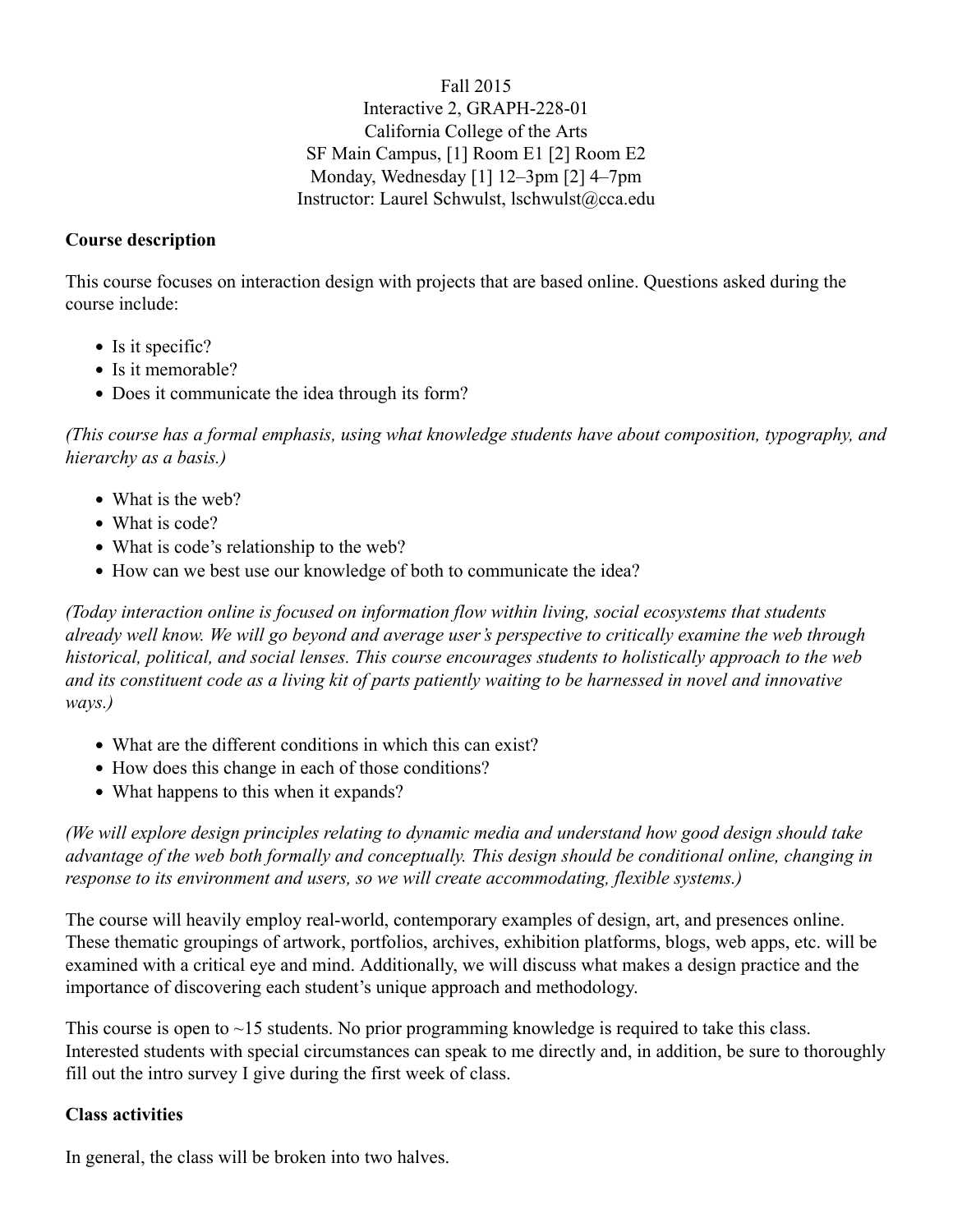One half will include any combination of:

- example-based lecture/discussion
- project critique/discussion
- reading discussion
- group activity to identify design elements in selected websites or books
- short, ten-minute student presentation on interview findings

The other half will include any combination of skill-based workshop with working lab time and/or individual consultation.

# **Reading panel groups**

Reading discussions will be in panel format. For each group of readings, three or four students will assigned. On the day a group of readings is discussed, those students will sit around the center table of the classroom (on the panel) to discuss, moderated by the instructor and TA. Everyone else will quietly listen until the end of 20 minutes time allotted. A short Q&A will follow.

## **Themes**

Throughout the duration of the course, groups of content (readings and videos) will be given around these specific themes:

- Performance is Change Over Time
- Laws and Constraints
- Typography re: Technology
- $\bullet$  Design is  $\dots$
- Multiplicity and the Internet

# **Projects**

- Project 1 ... Republish a Text
- Project 2 ... 25 Variations
- Project 3 ... CSS Typeface
- Project 4 ... Hoax

# **Evaluation**

In this class, students will strive to make memorable, functional online experiences. Projects should both take a stance (be poetic, critical, and clear) and also be functional (achieve their goals and not break). The invention of useful products is not the focus of this class, but the invention of useful, surprising techniques and approaches might be. Craft (in both code and design) and overall presentation are also important. Taking risks and having fun are encouraged.

# **Grading**

20% ... Project 1 20% ... Project 2 20% ... Project 3 20% ... Project 4 20% ... Reading panel participation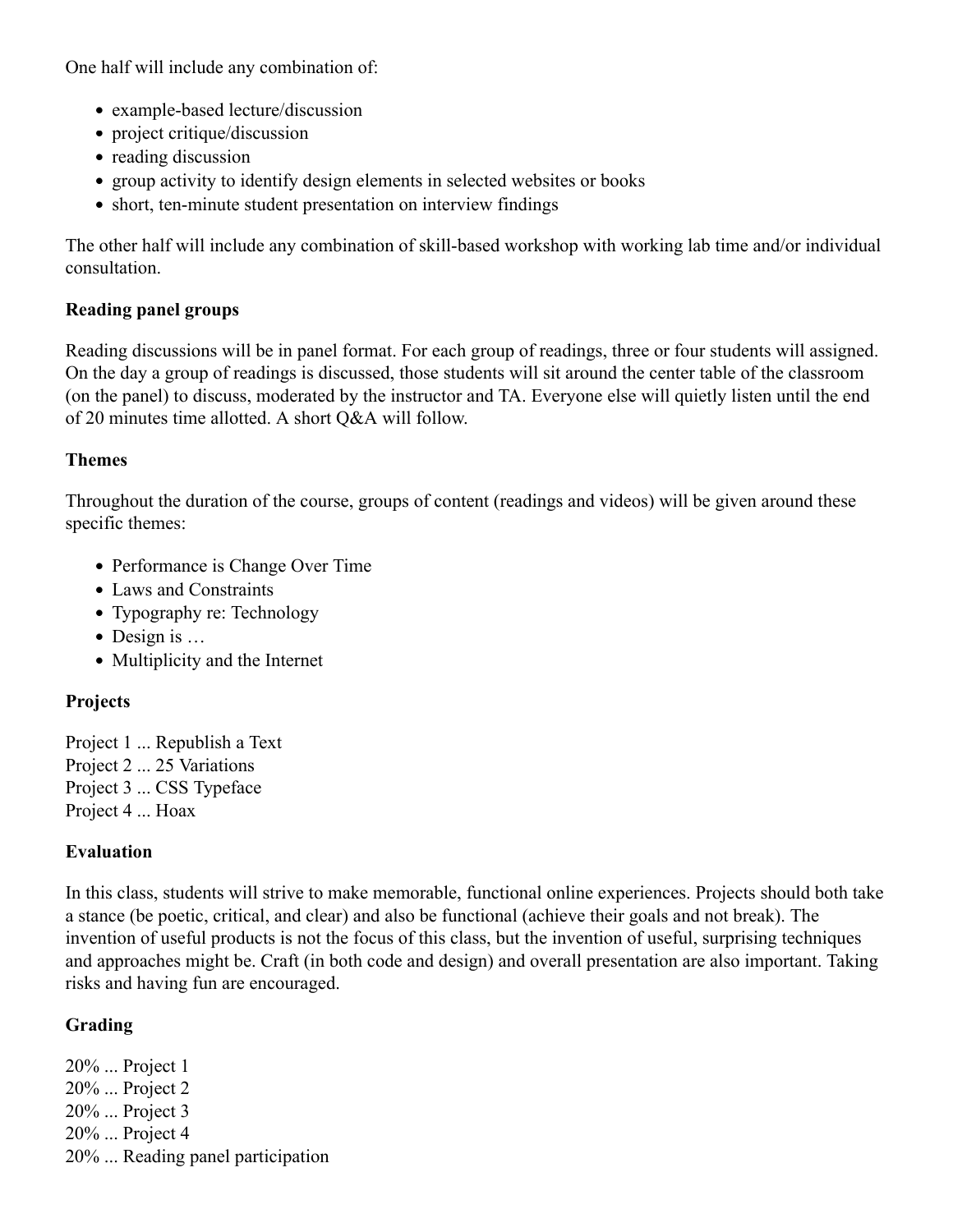Letter grades represent the following:  $A =$  excellent;  $B =$  good;  $C =$  satisfactory;  $D =$  unsatisfactory;  $F =$ failure. A grade of C- or less is considered a failing grade for required courses within the major, and you will need to retake this course if you achieve a grade lower than a C.

# **Academic Integrity**

Students will become familiar with using pre-existing language, images, and software as raw material while creating entirely new works. While making websites, we will learn what technologies are good (and necessary) to appropriate and how to properly credit their inclusion.

## **Attendance**

Attendance is required. Students are expected to be on time and remain in class for the entire period scheduled. Work missed due to any type of absence is the student's responsibility. Three or more absences will result in a failing grade. Three late arrivals equals an absence. If you absolutely must miss class, email me in advance.

# **Materials**

Students should bring their own personal laptops to class. They should also be responsible for their own files, making sure to back them up in some way. For editing and updating code, we will use the code editor Sublime Text. For website hosting, we will use Github Pages. For code learning, we will use Codecademy. For image-making and sketching, Adobe Photoshop, Illustrator, and InDesign are standard tools that all students should have. Other good digital-image making tools include a phone, digital camera, scanner, screen capture, etc.

> Spring 2014 Art 369b, Interactive Design 210 Green Hall; Tuesday/Thursday 1:30–3:20pm Laurel Schwulst, instructor, laurel@linkedbyair.net Grace Robinson-Leo, TA, grace.robinson-leo@yale.edu

# **Course description**

This course focuses on interaction design with projects that are based online. Questions asked during the course include:

- Is it specific?
- Is it memorable?
- Does it communicate the idea through its form?

*(This course has a formal emphasis, using what knowledge students have about composition, typography, and hierarchy as a basis.)*

- What is the prompt?
- What is the corresponding feedback?
- Do the prompt and feedback make sense together?

*(We will look at an interaction as a prompt and feedback, an input and output, a call and response. We will examine their relation but also not limit an interaction to a closed, hermetic environment, but view the web as a very social ecosystem in which time and performance play an important role.)*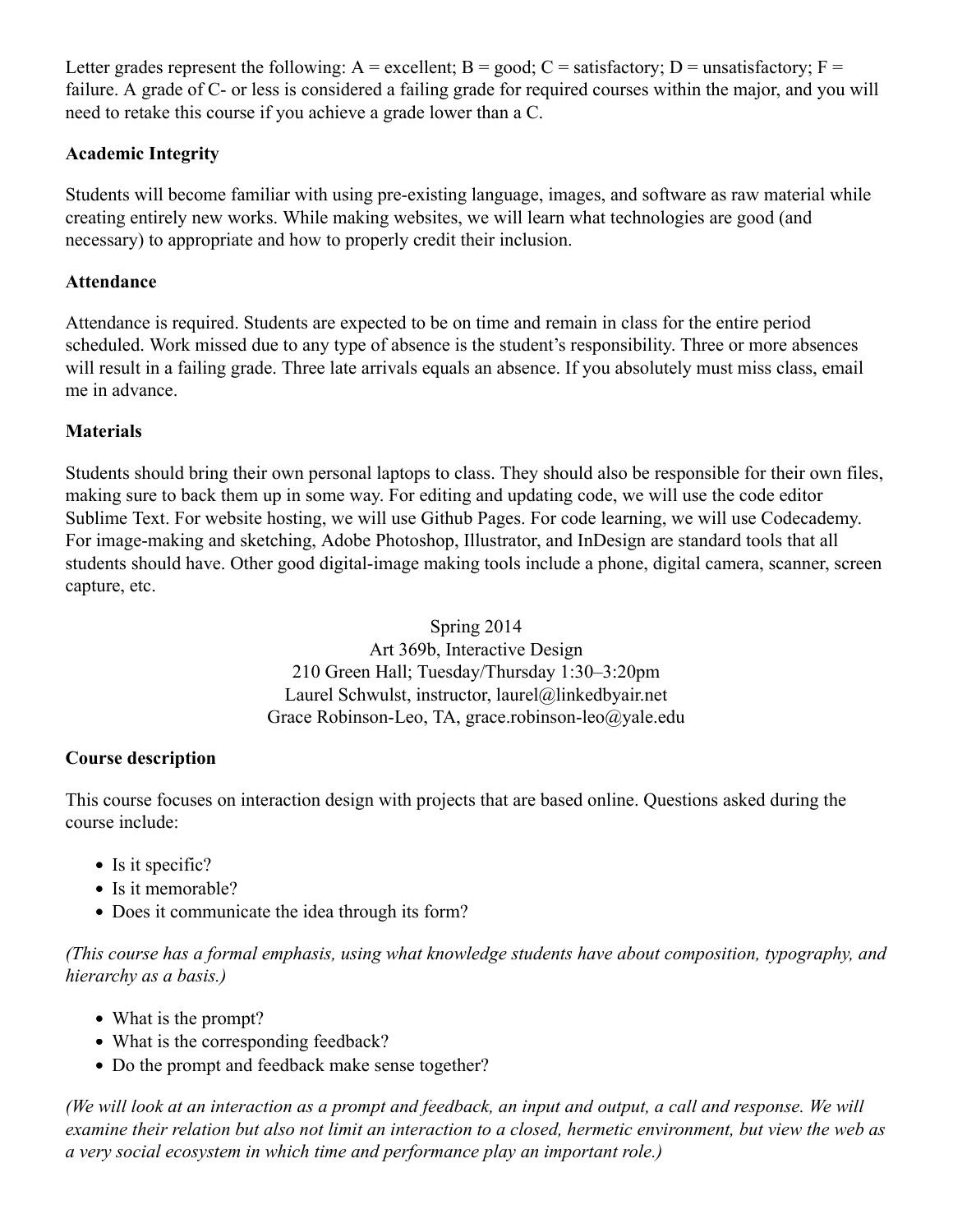- Where is the navigation?
- Is this worth a click?
- Is this worth scrolling?
- What are the different conditions in which this can exist?
- How does this change in each of those conditions?
- What happens to this when it expands?

*(We will examine web-specific design problems, focusing on navigating a website and the pacing throughout. Design should be conditional online, changing in response to its users and environment, so we will create accommodating, flexible systems.)*

The course will heavily employ real-world, contemporary examples of design, art, and presences online. These thematic groupings of artwork, portfolios, archives, exhibition platforms, blogs, web apps, etc. will be examined with a critical eye and mind. Additionally, we will discuss what makes a design practice and the importance of discovering each student's unique approach and methodology.

This course is open to  $\sim$ 12 students. It is required for the  $\sim$ 6 graduate students in the Preliminary year of the Graphic Design track. The other ~6 spaces are open to undergraduate students who have taken Intro to Graphic Design or Typography courses (Art 132 and Art 264). Preference is given first to those undergraduates who have these two courses, then to art majors, then to seniors of other majors. Interested students with special circumstances can speak to me directly.

## **Weekly activities**

Usually, Tuesday will be the more structured day of class.

Tuesday's class will include any combination of:

- example-based lecture/discussion
- project critique/discussion
- group activity to identify design elements in selected websites or books
- short, ten-minute student presentation on interview findings

Thursday's class will include any combination of skill-based workshop with working lab time and/or individual consultation.

### **Weekly interview findings**

Each week (starting Week 3), one student will give  $a \sim 10$  minute presentation on a living designer, artist, or online presence. This person/ presence should be contactable via the internet, and this should be someone you haven't communicated with before. Conduct an interview (via email, chat, Skype, etc.) with this person and then present your findings. For the class website, email me documentation of the interview that takes the form of an HTML page with embedded assets (images, video, and/or sound files) included.

## **Projects**

- P1 ... Visual Tweets
- P2 ... 25 Variations
- P3 ... Tutorial as Form
- P4 ... Weather Presentation